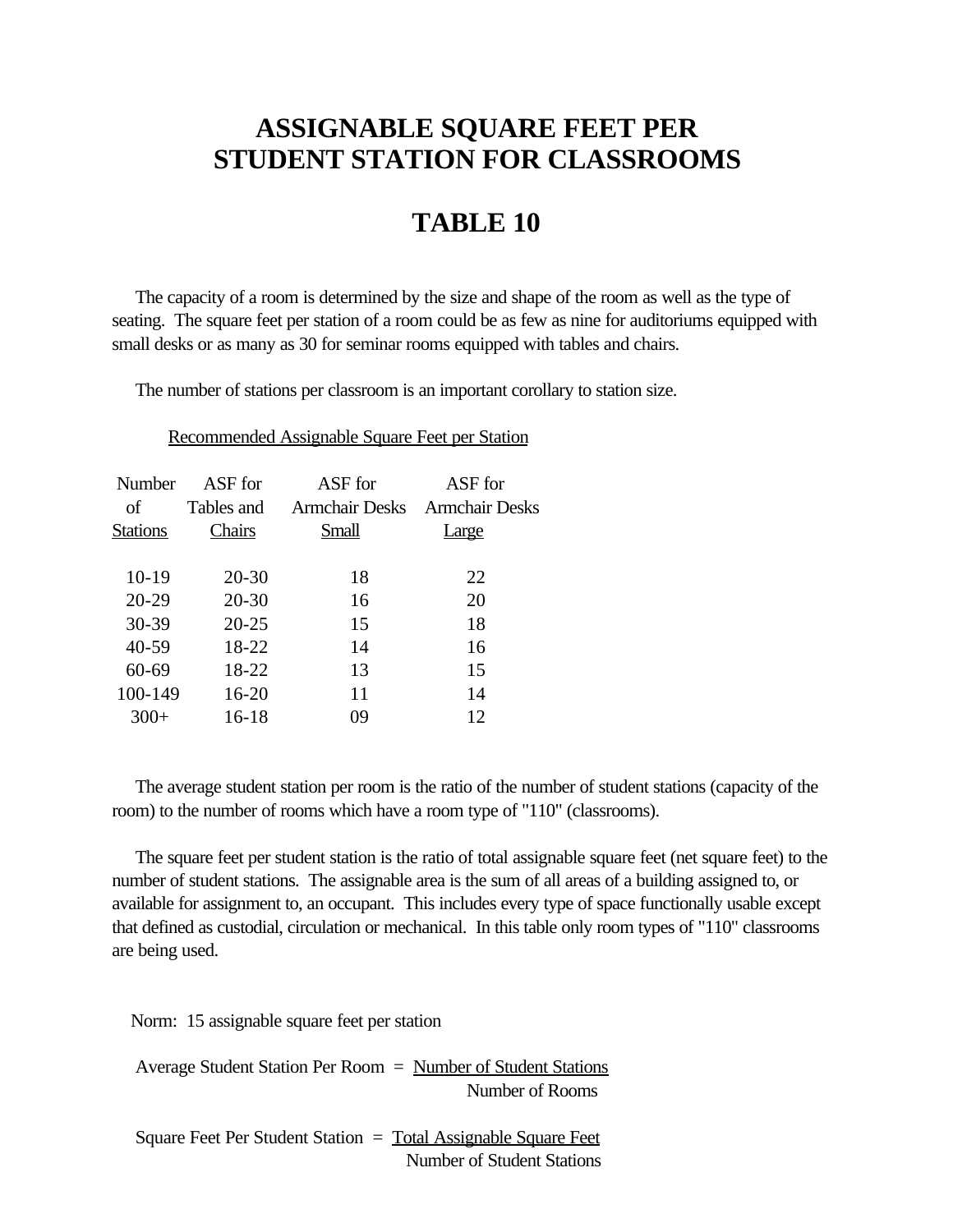## **TABLE 10 ASSIGNABLE SQUARE FEET PER STUDENT STATION FOR CLASSROOMS**

|                                         | <b>NUMBER</b><br>OF<br><b>ROOMS</b> | <b>NUMBER</b><br>OF<br><b>STUDENT</b><br><b>STATIONS</b> | <b>AVERAGE</b><br>STUDENT/<br><b>STATION</b><br><b>PER ROOM</b> | <b>TOTAL</b><br><b>ASSIGNABLE</b><br>SQ. FT. | <b>SQ. FT. PER STUDENT STATION</b> |      |      |      |      |
|-----------------------------------------|-------------------------------------|----------------------------------------------------------|-----------------------------------------------------------------|----------------------------------------------|------------------------------------|------|------|------|------|
| <b>INSTITUTION</b>                      |                                     |                                                          |                                                                 |                                              | 2003                               | 2002 | 2001 | 2000 | 1999 |
| PUBLIC FOUR YEAR INSTITUTIONS           |                                     |                                                          |                                                                 |                                              |                                    |      |      |      |      |
| LSU A&M (Including Ag. & Law)           | 362                                 | 20,348                                                   | 56                                                              | 293,081                                      | 14                                 | 15   | 15   | 15   | 14   |
| University of Louisiana in Lafayette    | 199                                 | 9,536                                                    | 48                                                              | 166,629                                      | 17                                 | 17   | 16   | 16   | 16   |
| Southeastern Louisiana University       | 222                                 | 9,269                                                    | 42                                                              | 169,732                                      | 18                                 | 18   | 18   | 18   | 17   |
| University of New Orleans               | 177                                 | 9,116                                                    | 52                                                              | 142,132                                      | 16                                 | 16   | 16   | 16   | 14   |
| Louisiana Tech University               | 168                                 | 9,537                                                    | 57                                                              | 143,065                                      | 15                                 | 15   | 15   | 15   | 16   |
| Northwestern State University           | 144                                 | 7,023                                                    | 49                                                              | 111,898                                      | 16                                 | 16   | 16   | 16   | 16   |
| Southern University A&M                 | 273                                 | 11,884                                                   | 44                                                              | 188,342                                      | 16                                 | 16   | 14   | 14   | 14   |
| University of Louisiana in Monroe       | 161                                 | 7,939                                                    | 49                                                              | 139,707                                      | 18                                 | 20   | 20   | 20   | 20   |
| <b>McNeese State University</b>         | 121                                 | 6,807                                                    | 56                                                              | 103,216                                      | 15                                 | 16   | 16   | 16   | 16   |
| Nicholls State University               | 144                                 | 7,874                                                    | 55                                                              | 115,538                                      | 15                                 | 15   | 15   | 17   | 14   |
| <b>Grambling State University</b>       | 113                                 | 6,399                                                    | 57                                                              | 90,101                                       | 14                                 | 14   | 14   | 14   | 14   |
| LSU in Shreveport                       | 81                                  | 3,706                                                    | 46                                                              | 57,905                                       | 16                                 | 15   | 15   | 15   | 15   |
| Southern University at New Orleans      | 76                                  | 3,297                                                    | 43                                                              | 52,733                                       | 16                                 | 16   | 16   | 16   | 16   |
| LSU at Alexandria                       | 41                                  | 2,286                                                    | 56                                                              | 31,626                                       | 14                                 | 14   | 13   | 14   | 14   |
| PUBLIC TWO YEAR INSTITUTIONS            |                                     |                                                          |                                                                 |                                              |                                    |      |      |      |      |
| Delgado Community College               | 141                                 | 5,529                                                    | 39                                                              | 100,220                                      | 18                                 | 18   | 18   | 18   | 18   |
| <b>Baton Rouge Community College</b>    | 52                                  | 1,578                                                    | 30                                                              | 45,557                                       | 29                                 | 30   | 20   | 20   | 20   |
| <b>Bossier Parish Community College</b> | 0                                   | 0                                                        | 0                                                               | 0                                            | 0                                  |      |      |      |      |
| <b>LSU</b> at Eunice                    | 31                                  | 1,544                                                    | 50                                                              | 23,517                                       | 15                                 | 15   | 15   | 15   | 15   |
| Southern University at Shreveport       | 73                                  | 3,024                                                    | 41                                                              | 45,474                                       | 15                                 | 15   | 15   | 16   | 16   |
| <b>Nunez Community College</b>          | 32                                  | 1,424                                                    | 45                                                              | 21,584                                       | 15                                 | 15   | 15   | 24   | 22   |
| L.T.C. - Sowela                         | 34                                  | 790                                                      | 23                                                              | 18,519                                       | 23                                 |      |      |      |      |
| South Louisiana Community College       | 0                                   | 0                                                        | 0                                                               | 0                                            | 0                                  |      |      |      |      |
| River Parishes Community College        | 9                                   | 258                                                      | 29                                                              | 4,928                                        | 19                                 | 19   | 17   | 19   |      |
| L.T.C. - Fletcher                       | 37                                  | 1,343                                                    | 36                                                              | 30,565                                       | 23                                 |      |      |      |      |
| Louisiana Delta Community College       | $\mathbf 0$                         | $\Omega$                                                 | $\mathbf 0$                                                     | $\mathbf 0$                                  | $\mathbf 0$                        |      |      |      |      |